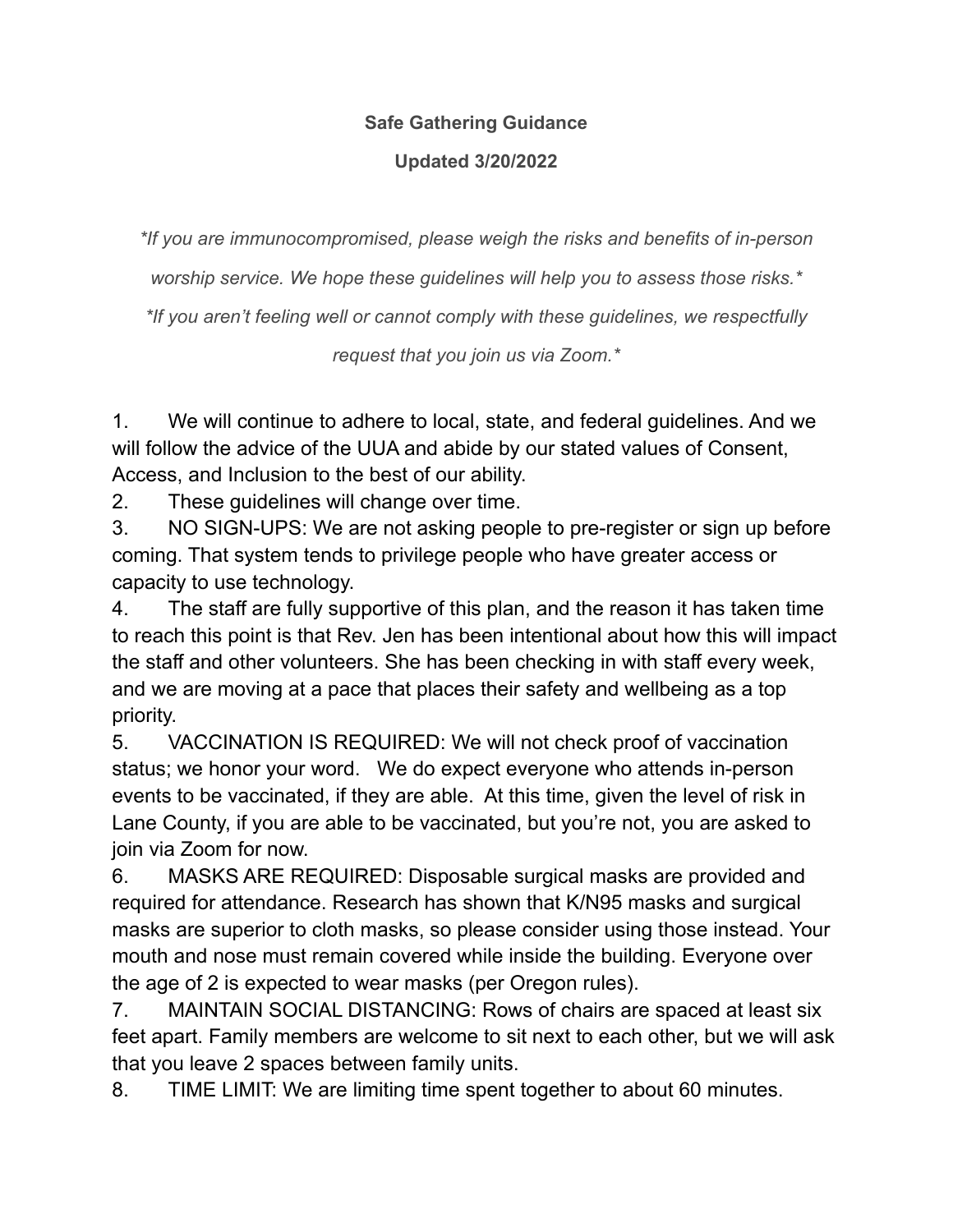9. CONTACT TRACING: For the purpose of contacting people in case of COVID exposure, we will ask all attendees to sign in, giving us their contact information.

10. HAND SANITIZING STATIONS: These are available at the entrance and throughout the building; we ask that people make use of these.

11. TRAFFIC FLOW TO REDUCE CROWDING: All attendees will be asked to enter through the North entrance and exit through the doors on the East side. Exceptions to that rule will be made for people using wheelchairs and motorized scooters who may enter through the East doors.

12. BATHROOMS: Signs are in all of the bathrooms requesting people close the lid before flushing to contain water droplets.

13. WATER FOUNTAINS: They are functional. We ask that you bring your own water bottle at this time or use the paper cups instead of drinking from the fountain.

14. EATING & DRINKING: Only beverages are allowed to be consumed indoors--no meals at this time.

15. HVAC SYSTEM: Our upgraded air handling system will be turned on 1 hour prior to events and will run continuously until 1 hour after the event.

16. SMALL GROUPS: Small groups and committees can ask participants for their vaccination status. The purpose of asking is to let group members make an informed decision about how, where, and how long to meet. The purpose of asking should never exclude anyone from church sponsored activities, and groups must offer online, multi-platform options.

17. CHOIR: The choir is practicing indoors following their own specific safety protocols.

18. LIBRARY: Use is allowed now by reservation, limited to 2 people for 15 minutes. This is because this is a window-less, closed space.

19. OUTDOOR EVENTS: There is no mask mandate for outdoor events, but please do wear a mask anytime you want to feel safer.

SPECIFIC TO WORSHIP SERVICES

20. CONGREGATIONAL SINGING: For now, because of the additional risk involved in aerosol spread through singing, the choir will provide music in video form, and the congregation will be asked to hum, not sing aloud.

21. WORSHIP LEADERS: People who are part of the service will remain masked unless they are speaking.